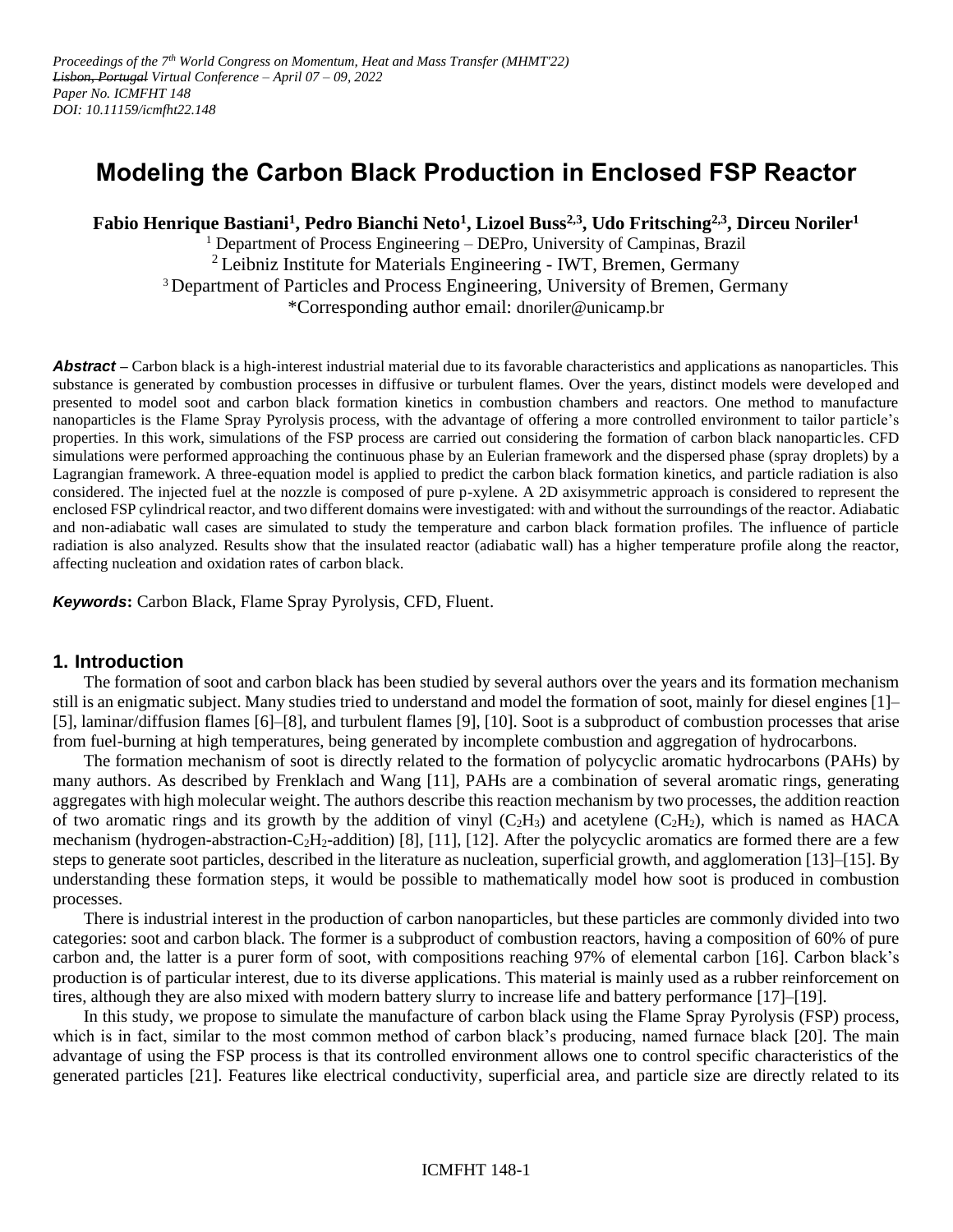manufacturing procedure. By controlling the FSP process parameters such as temperature, the air of co-flow, and fuel rate, it is possible to generate auspicious characteristics in the final product [22]–[26].

Flame spray pyrolysis is a well-known method for nanoparticle production and can manufacture particles of several elements from the periodic table. The process has important technological features such as the direct use of liquid feeds, proven scalability, and high-temperature flames and temperature gradients along the reactor [21]. The synthesized material's properties are determined and controlled by operating conditions and nozzle configuration, which brings different possibilities to nanoparticle production. By coupling computational fluid dynamics (CFD) with populational balance modeling (PBM) to describe particle dynamics, it is possible to simulate different conditions and predict relevant aspects of the process and the particles produced [25]. In this work, we carry out simulations with ANSYS Fluent 19.2, aiming to simulate carbon black production in an FSP reactor using different approaches and reactor configurations.

### **2. Simulation Setup**

The reactor system is approximated by a 2D axisymmetric domain, where the continuous gas phase is represented by an Eulerian framework, and the dispersed evaporating droplets by a Lagrangian framework, with two-way coupling between phases. Steady-state and compressible flow conditions are considered, and turbulence is calculated with a k-ω SST model, as described in the works of Bianchi Neto, et al. [26].

A numerical mesh, with approximately 200.000 hexahedral elements, is used in the discretization of the domain that consists of a cylindrical reactor (surrounded by a glass tube) with 500 mm of height and 100 mm of diameter, with a nozzle placed at the bottom, as shown in Fig. 1. Two conditions at the tube wall were investigated. Firstly, an average convective coefficient of  $h = 25$  W m<sup>-2</sup> K<sup>-1</sup> is proposed to simulate the heat transfer between the reactor and the outside environment, and secondly, the wall is considered adiabatic, to study the influence of thermal insulation on the reactor temperature and carbon black formation. Furthermore, additional simulations were performed including the air surrounding the reactor, to verify the adequacy of the proposed convective coefficient. In that sense, an extended domain was considered (mesh with  $\sim$ 250.000 cells), which increased the total domain by 100 mm around the whole reactor and included the 3 mm thick glass wall.



Fig. 1: Enclosed FSP reactor geometry and numerical meshes.

#### ICMFHT 148-2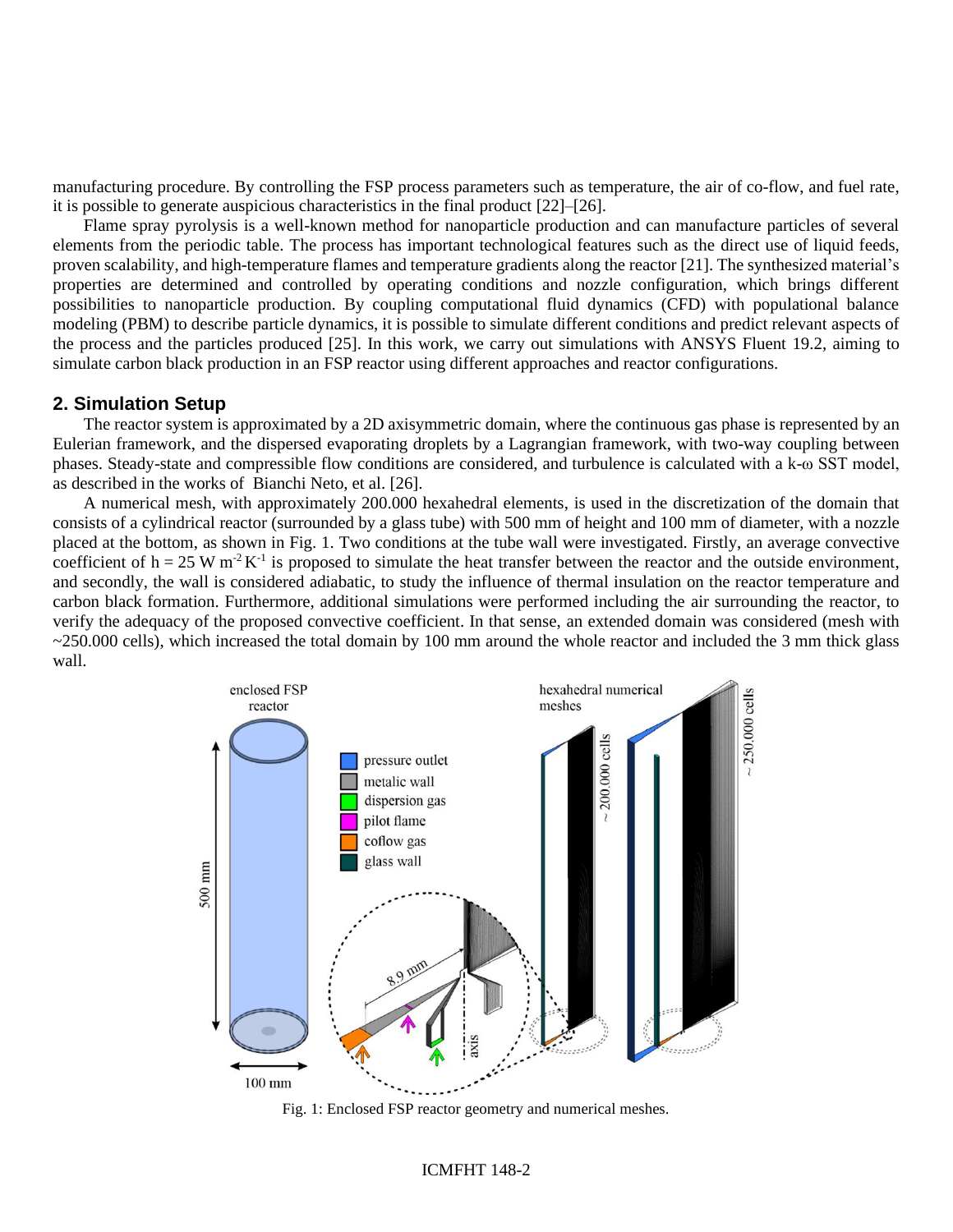The present simulations consider an injection of 5 mL/min of fuel that is dispersed by 5 L/min of pure nitrogen  $(N_2)$ . The initial size distribution of the droplets in the spray is represented by a Rosin-Rammler-Sperling-Bennet (RRSB) distribution. The pilot flame is composed of a mixture of methane (19% mass) and oxygen (81% mass).

The fuel is composed of pure p-xylene  $(C_8H_{10})$  and its liquid and gaseous properties are taken from the works of Yaws [27], [28]. Two chemical reactions are present, the direct combustion of p-xylene and of methane which generates water  $(H<sub>2</sub>O)$  and carbon dioxide  $(CO<sub>2</sub>)$ . The mathematical modeling and CFD approach used in this work are based on the works of Noriler et. al [29], [30], and Bianchi Neto et. al [26], [31], with one-step reaction mechanisms for combustion. The carbon black formation kinetics is explained in detail in the next section.

#### **2.1. Carbon black kinetics**

Here we adapt the mathematical modeling approach proposed by Boulanger et. al [5], in which a three-equation model is solved to determine the mass fraction and size profiles of particles along the reactor. The model is based on the twoequation model developed by Tesner et. al [6], where the authors' main contribution is to include a term for superficial growth of the soot particles, connecting fuel concentration and soot mass growth. The equations for Boulanger's model are presented below:

$$
\frac{d(\rho y_s)}{dt} = K_{G,\text{incep}} N_F + C_a \text{an} - N A_s S_{ox}
$$
 (1)

$$
\rho \frac{dn}{dt} = a_0 N_F exp\left(\frac{-T_{a_{n_0}}}{T}\right) + Fn - g_0 N n - S'_{ox}
$$
\n(2)

$$
\rho \frac{dN}{dt} = an - bNn - K_c \sqrt{T} \left(\frac{\rho y_s}{\rho_s}\right)^{\frac{1}{6}} N^{\frac{11}{6}}
$$
\n(3)

Where  $K_{G, incep}$  is the nucleation constant,  $N_F$  is the numeric concentration of fuel,  $C_a$  is the initial soot particle mass, like the superficial particle area,  $S_{ox}$  and  $S'_{ox}$  are oxidation rates of particles and nuclei, which are described in detail by Boulanger et. al [5]. The constant a<sub>0</sub> is given as the vibration frequency of the bond to be broken, K<sub>c</sub> is the coagulation coefficient,  $\rho_s$  is soot's density, and  $a, g<sub>0</sub>, F$ , and  $b$  are mathematical constants from the model.

Eq. (1) refers to soot mass fraction  $y_s$  and its first term on the right-hand side refers to the superficial growth of particles. The second term on the right-hand side refers to the formation that arises from radical nuclei, and the last one is related to particle oxidation. Eq. (2) refers to the formation rate of radical nuclei, where the first term on the right-hand side represents the nuclei formation by fuel pyrolysis, and the second and third ones refer to the radical nuclei number growth through chain branching and destruction when landing on soot particles, respectively. Eq. (3) refers to the number density of soot particles, where the first and the second terms on the right-hand side are related to the numeric formation and termination of particles, respectively, and the last one refers to the coalescence process (as proposed by Fusco et. al [4]). The model has been implemented in ANSYS Fluent 19.2 through the use of user-defined functions (UDFs) as an adaptation of the already available two-step model (based on the work of Tesner et. al [6], [32]).

The influence of particle's radiation in the process is taken into account by the model proposed by Sazhin [33], the gas absorption coefficient is calculated by Eq. (4),

$$
a_s = b_1 \rho y_s [1 + b_T (T - 2000)] \tag{4}
$$

whereas is the soot absorption coefficient,  $b_1$  and  $b_T$  are model constants ( $b_1 = 1232.4$  m<sup>2</sup> kg<sup>-1</sup> and  $b_T = 4.8e^4$  K<sup>-1</sup>).  $\rho$ , y<sub>s</sub> and T are local gas densities, carbon black mass fraction, and gas temperature, respectively. Results, where particle's radiation is neglected, are shown in the next section.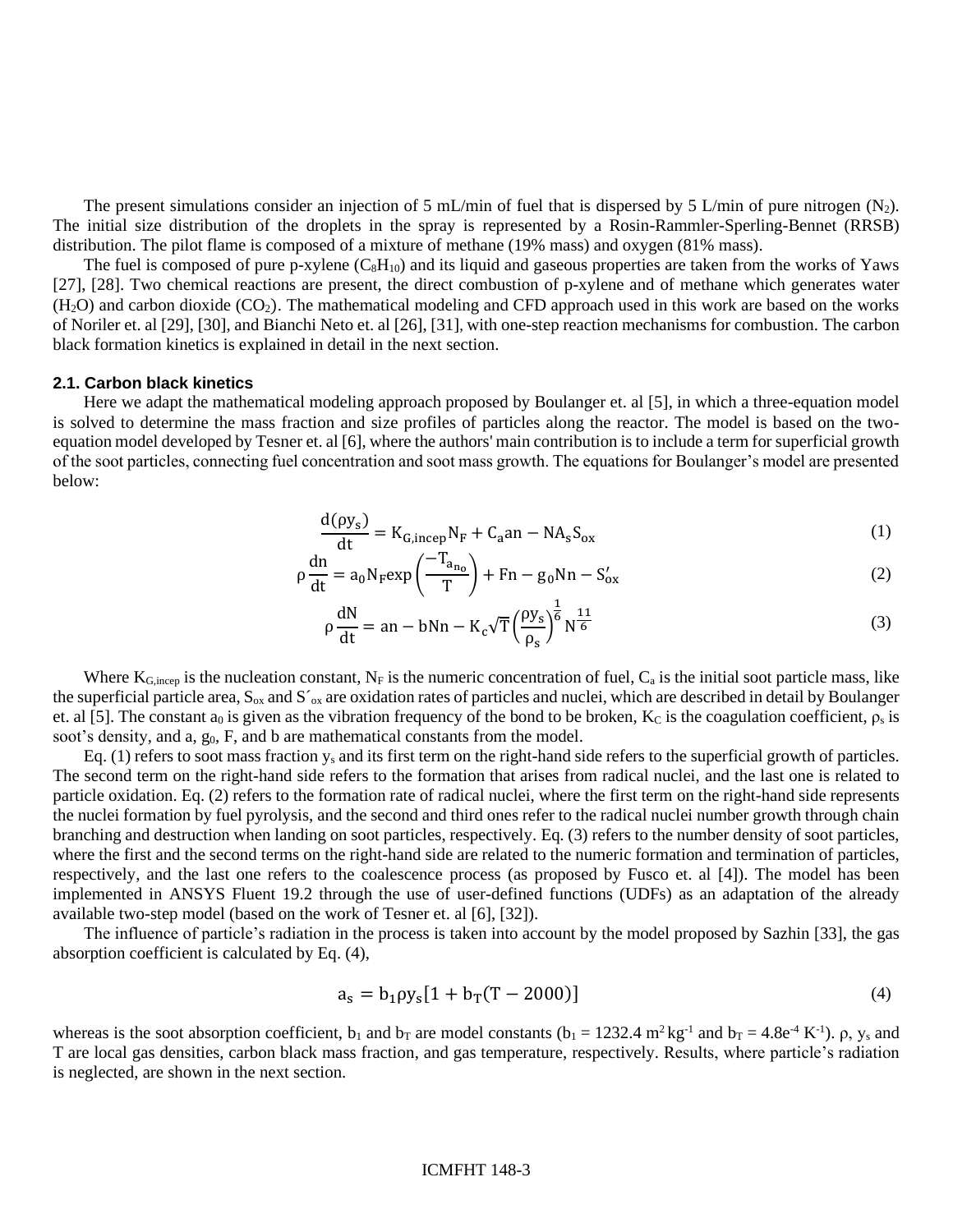# **3. Results and Discussion**

## **3.1 Temperature**

The results for temperature obtained in the simulations are presented in Fig. 2. In the contour presented on the left-hand side of the figure, a significant temperature difference is observed between the adiabatic and non-adiabatic cases, as expected. On the right-hand side, at the plot of temperature over the rector centerline, it is noticeable that the reactor, for the adiabatic case, is kept at high temperatures (higher than 1200 K) at the entire domain. The temperature peak for both cases is, however, very similar, at ~2500 K, which is because this region in the center is where most of the combustion occurs. The comparison between the results for the regular and extended meshes is also shown in the plot. As it is observed, the lines almost overlap showing that very similar results are obtained. These results show that the proposed value for the convective coefficient provides a satisfactory approximation, which is interesting given that the smaller mesh requires a lower computational cost for the solution.



Fig. 2: Temperature contour (left) and profiles along the centerline for considered cases (right): non-adiabatic with regular (solid line) and extended meshes (dotted line) and adiabatic (dashed line).

## **3.2 Carbon Black**

In Figs. 3 and 4, the results concerning carbon black formation and evolution inside the reactor are presented for the adiabatic and non-adiabatic cases. The presented profiles are values radially averaged along with the reactor height. The model proposed for the nanoparticles showed to be highly sensitive to temperature and composition profiles. The normalized concentration of radical nuclei, shown in Fig. 3, is mostly affected by the oxidation rates, which are the greatest in the lower regions of the reactor where the combustion takes place. The number concentration of nanoparticles, also shown in Fig. 3, presents a significant divergence between the studied cases.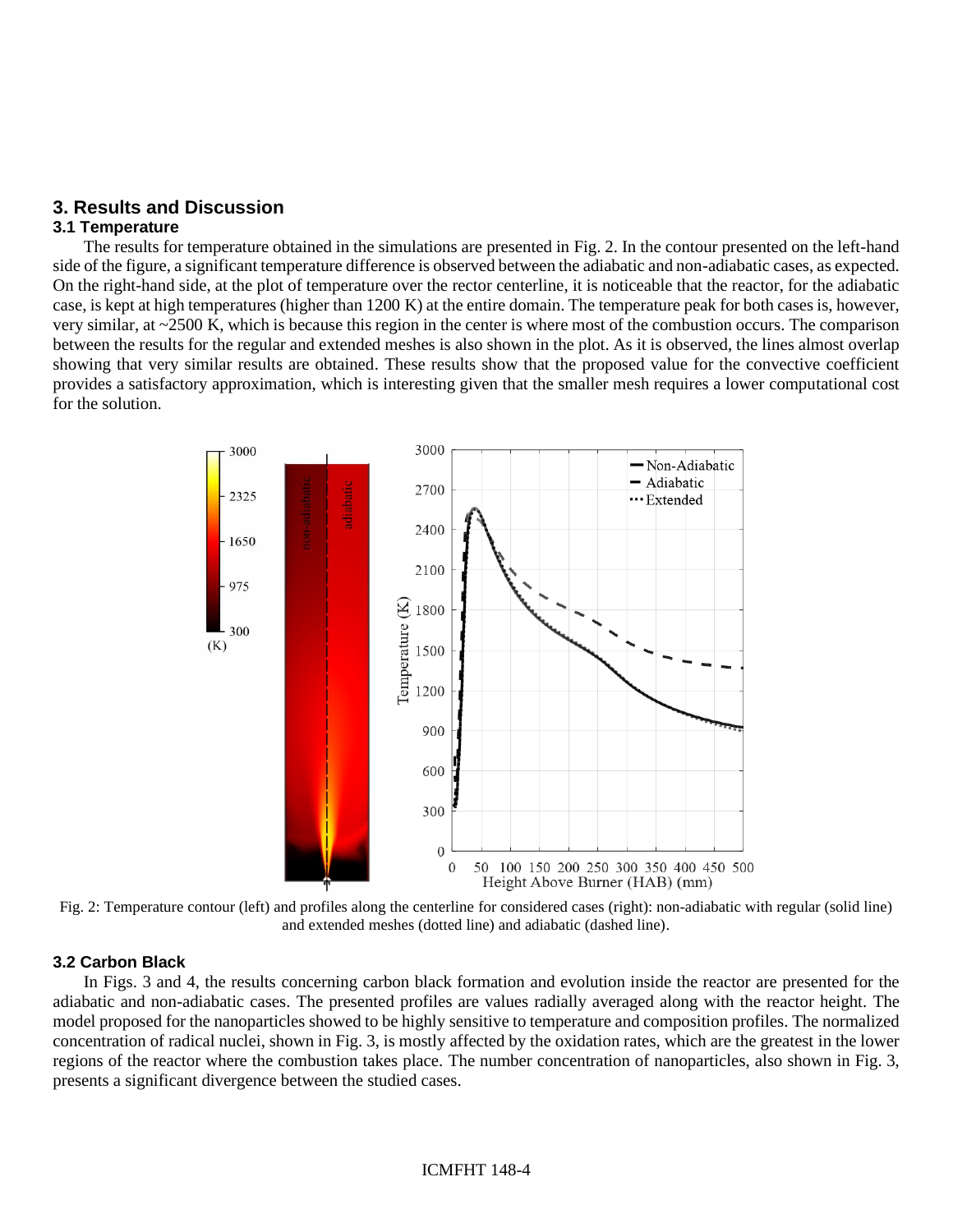

Fig. 3 – Profiles of normalized nuclei concentration (left) and normalized particle number concentration (right): non-adiabatic (solid line) and adiabatic (dotted line).



Fig. 4 – Contours of carbon black mass fraction and particle diameter (left) and profiles along with reactor height (right): non-adiabatic (solid line) and adiabatic (dotted line).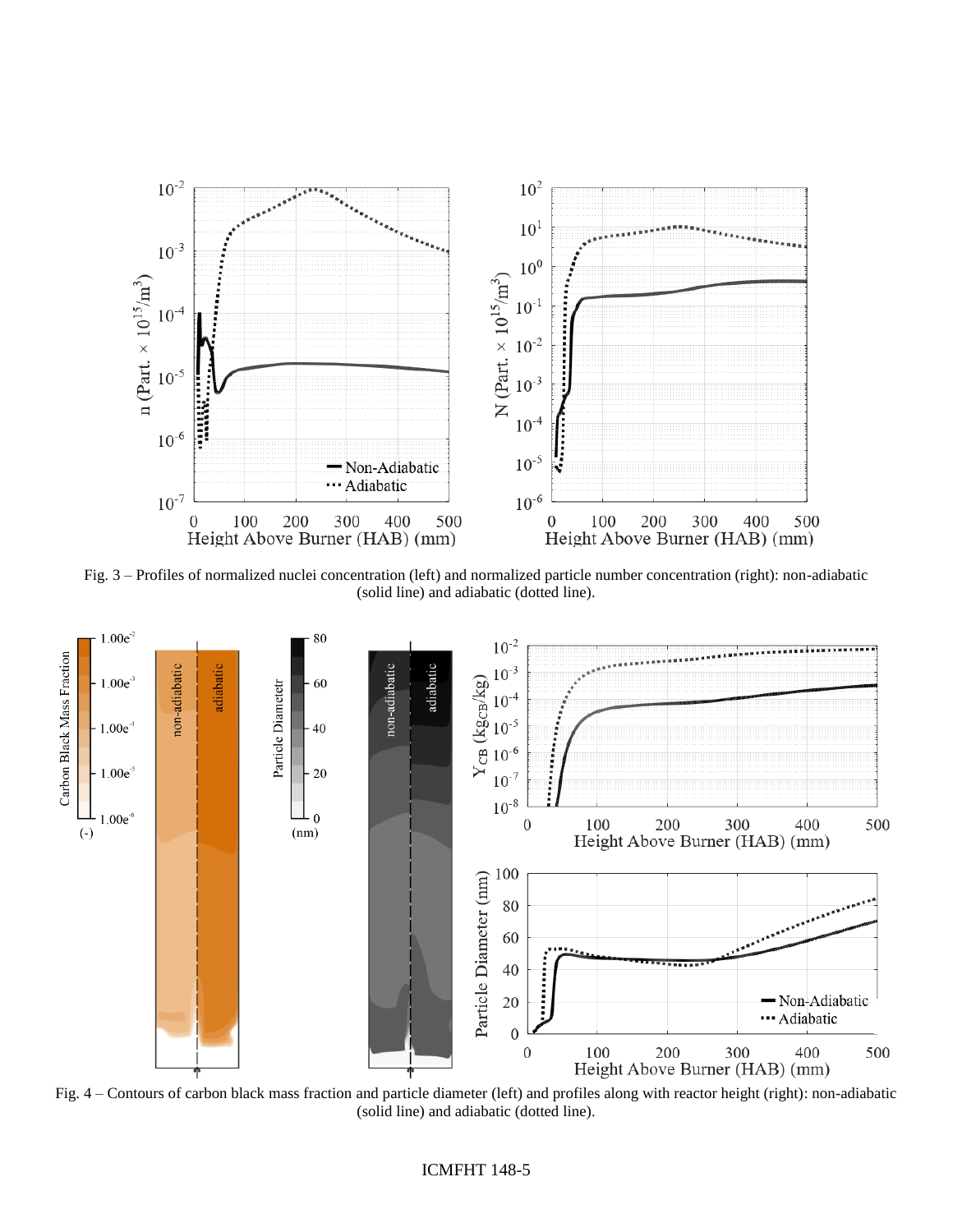The higher temperatures observed in the adiabatic case increase the nucleation rates inside the domain, causing the concentration of nuclei to increase in the lower region of the reactor. The higher concentration of nuclei, in turn, increases the number concentration of carbon black.

Contours of particle diameter and carbon black mass fraction are presented in Fig. 4, accompanied by the profiles throughout the reactor. The mass fraction of carbon black follows the previous trend observed for the particle number concentration. The higher concentration of carbon black in the adiabatic case, as mentioned, is due to the increased nucleation and chain branching rates due to the higher temperature. The results for particle diameter show agreement with what is described in the literature [22]. In the hotter regions, the mean particle size tends to decrease due to the high number of newly generated particles (peak of nuclei concentration). At 250 mm HAB, nuclei concentration and inception of new particles decrease quickly, and the particle's diameter returns to grow according to the superficial growth term of the model.

#### **3.3 Influence of Particle Radiation**

When studying the formation of soot and carbon black, the modeling of particle-radiation interaction, as described in Eq. (4), is important to avoid overestimations of flame temperature, which could affect the nanoparticle formation kinetics. In Fig. 5, results comparing cases with and without this phenomenon are presented. For the adiabatic case, particle radiation has a very significant effect on the carbon black mass fraction produced inside the reactor. This is caused by an increase in the nucleation rate, generating more nuclei, which increases its chain branching process. The non-adiabatic case, on other hand, presents very low variation between the profiles, due to the relatively small carbon black production in this case. A significant temperature profile is observed only for the adiabatic case, due to high quantities of carbon black mass fraction, which affects the radiation model employed (Eq. (4)).



Fig. 5 – Profiles of carbon black mass fraction for the non-adiabatic (left) and the adiabatic (right) cases: with particle radiation (solid line) and without particle radiation (dashed line).

#### **4. Conclusion**

In this work, CFD simulations of the production of carbon black via the FSP process were carried out, coupled with a monodisperse PBM. Initial results showed that the use of an average value for the convective coefficient at the reactor walls is appropriate, avoiding the need for the discretization of the air surrounding the reactor. This simplification reduces the final size of the numerical mesh, cheapening the necessary computational cost.

Additional results indicated that with the use of thermal insulation in the reactor walls, a much higher temperature profile is observed. The effects of this hotter domain on the final particle diameter are not very significant, the final quantity of the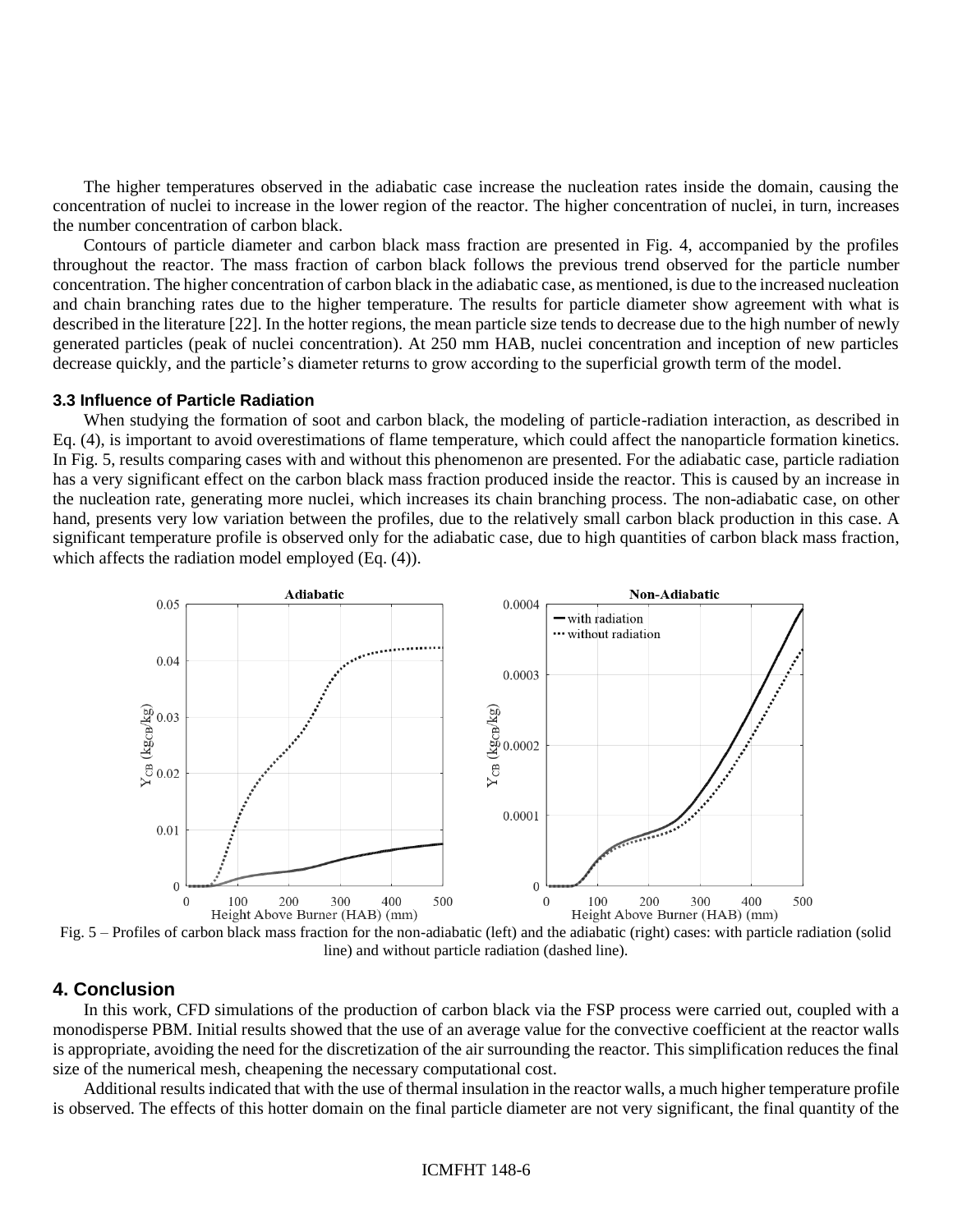material, however, is greater, given that the temperature directly influences the nucleation and oxidation rates of the carbon black. In that sense, the practice of insulating the reactor has the potential for process design allowing for a more controlled quenching of the system.

Finally, the influence of particle radiation on the final product was meant only for the adiabatic case, given the high concentrations of the nanomaterial in the reactor. This phenomenon, however, should be further investigated and experimental data should be used for model validation.

## **Acknowledgments**

This study received funding from the São Paulo Research Foundation – FAPESP (Project ID: 2020/08502-9 and 2021/01067-8), in Brazil. Additional acknowledgment is also directed to the Coordination of Higher Educational Personnel – CAPES (Process ID: BEX 12369/12-8).

# **References**

- [1] I. . Khan, G. Greeves, and D. . Probert, *Air Pollution Control in Transport Engines*. London: The Institution of Mechanical Engineers, 1971.
- [2] H. Hiroyasu, T. Kadota, and M. Arai, "Development and Use of a Spray Combustion Modeling to Predict Diesel Engine Efficiency and Pollutant Emissions : Part 1 Combustion Modeling," *Bull. JSME*, vol. 26, no. 214, pp. 569–575, 1983, doi: 10.1299/jsme1958.26.569.
- [3] P. S. Mehta and S. Das, "A correlation for soot concentration in diesel exhaust based on fuel-air mixing parameters," *Fuel*, vol. 71, no. 6, pp. 689–692, Jun. 1992, doi: 10.1016/0016-2361(92)90173-L.
- [4] A. Fusco, A. L. Knox-Kelecy, and D. E. Foster, "Application of a phenomenological soot model for diesel engine combustion," in *The 3rd International Symposium on Diagnostics and Modeling of Combustion in Internal Combustion Engines*, 1994, pp. 571–576.
- [5] J. Boulanger, F. Liu, W. S. Neill, and G. J. Smallwood, "An improved soot formation model for 3D diesel engine simulations," *J. Eng. Gas Turbines Power*, vol. 129, no. 3, pp. 877–894, Jul. 2007, doi: 10.1115/1.2718234.
- [6] P. A. Tesner, T. D. Smegiriova, and V. G. Knorre, "Kinetics of dispersed carbon formation," *Combust. Flame*, vol. 17, no. 2, pp. 253–260, Oct. 1971, doi: 10.1016/S0010-2180(71)80168-2.
- [7] I. M. Kennedy, W. Kollmann, and J. Y. Chen, "A model for soot formation in a laminar diffusion flame," *Combust. Flame*, vol. 81, no. 1, pp. 73–85, Jul. 1990, doi: 10.1016/0010-2180(90)90071-X.
- [8] M. Frenklach and H. Wang, "Detailed modeling of soot particle nucleation and growth," *Symp. Combust.*, vol. 23, no. 1, pp. 1559–1566, 1991, doi: 10.1016/S0082-0784(06)80426-1.
- [9] S. J. Brookes and J. B. Moss, "Predictions of soot and thermal radiation properties in confined turbulent jet diffusion flames," *Combust. Flame*, vol. 116, no. 4, pp. 486–503, 1999, doi: 10.1016/S0010-2180(98)00056-X.
- [10] Z. Wen, S. Yun, M. J. Thomson, and M. F. Lightstone, "Modeling soot formation in turbulent kerosene/air jet diffusion flames," *Combust. Flame*, vol. 135, no. 3, pp. 323–340, Nov. 2003, doi: 10.1016/S0010-2180(03)00179-2.
- [11] M. Frenklach and H. Wang, "Detailed mechanism and modeling of soot particle formation," in *Soot Formation in Combustion*, B. H., Ed. Springer Berlin Heidelberg, 1994.
- [12] M. Frenklach, "A Unifying Picture of Gas-Phase Formation and Growth of PAH, Soot, Diamond, and Graphite," in *Carbon in the Galaxy: Studies from Earth and Space*, Aug. 1990, no. 3061, p. 259, DOI: 10.1002/chin.199145318.
- [13] D. R. Tree and K. I. Svensson, "Soot processes in compression ignition engines," *Prog. Energy Combust. Sci.*, vol. 33, no. 3, pp. 272–309, Jun. 2007, doi: 10.1016/j.pecs.2006.03.002.
- [14] H. Omidvarborna, A. Kumar, and D. S. Kim, "Recent studies on soot modeling for diesel combustion," *Renew. Sustain. Energy Rev.*, vol. 48, pp. 635–647, 2015, doi: 10.1016/j.rser.2015.04.019.
- [15] H. Yuan, W. Kong, F. Liu, and D. Chen, "Study on soot nucleation and growth from PAHs and some reactive species at flame temperatures by ReaxFF molecular dynamics," *Chem. Eng. Sci.*, vol. 195, pp. 748–757, Feb. 2019, doi: 10.1016/j.ces.2018.10.020.
- [16] A. Y. Watson and P. A. Valberg, "Carbon black and soot: Two different substances," *Am. Ind. Hyg. Assoc. J.*, vol. 62,